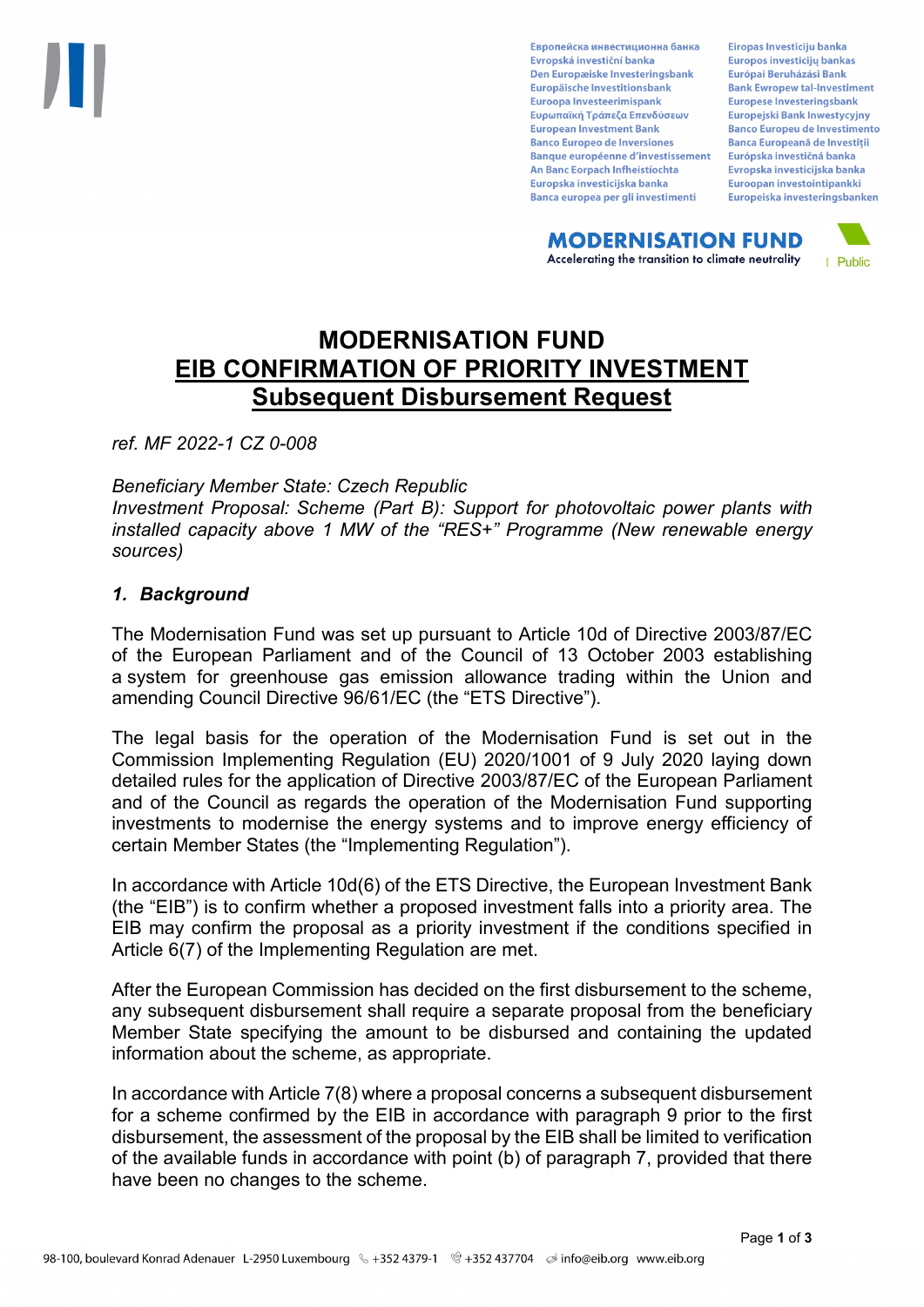

## *2. Investment proposal*

Pursuant to Article 4(2) (second sentence) of the Implementing Regulation, on 24/02/2022 the Czech Republic (the "beneficiary Member State") submitted to the EIB an investment proposal concerning a subsequent disbursement from the Modernisation Fund for the "Scheme (Part B): Support for photovoltaic power plants with installed capacity above 1 MW of the "RES+" Programme (New renewable energy sources)", (Modernisation Fund reference number MF 2022-1 CZ 0-008).

The investment scheme "Scheme (Part B): Support for photovoltaic power plants with installed capacity above 1 MW of the "RES+" Programme (New renewable energy sources)" was confirmed as a priority investment proposal by the EIB on 7/6/2021 (Modernisation Fund reference number MF 2021-1 CZ 0-002).

The scheme is planned for the period 2021-2030. Its main objective is to promote renewable power generation that will lead to greenhouse gases reduction. The scheme will support installation of new photovoltaic power plants with capacity above 1 MW and elements of active energy management. Electricity storage systems can only be supported as part of a complex photovoltaic plant project installed directly at the source site. It is planned to install under the scheme 2 959 MW of new capacity of photovoltaic power plants and 684.5 MWh of electricity storage capacity.

The European Commission issued Decision C(2021) 5802 on disbursement of the revenues of the Modernisation Fund under Directive 2003/87/EC on 28 July 2021.

The EIB has disbursed an amount of EUR 163 000 000 of the revenues of the Modernisation Fund.

The beneficiary Member State has requested funding of EUR 150 000 000 for a subsequent disbursement under the proposed scheme.

The beneficiary Member State has indicated an expected Modernisation Fund funding for the investment proposal of EUR 1 100 000 000.

## *3. Compliance with the conditions for priority investment*

- a) The beneficiary Member State has confirmed that there have been no changes to the scheme.
- b) The beneficiary Member State has sufficient funds available for the requested disbursement according to the statement of the available funds referred to in Article 5(1) of the Implementing Regulation and after deduction of any amounts to be disbursed for investments already confirmed in accordance with Article 6(9) of the Implementing Regulation.